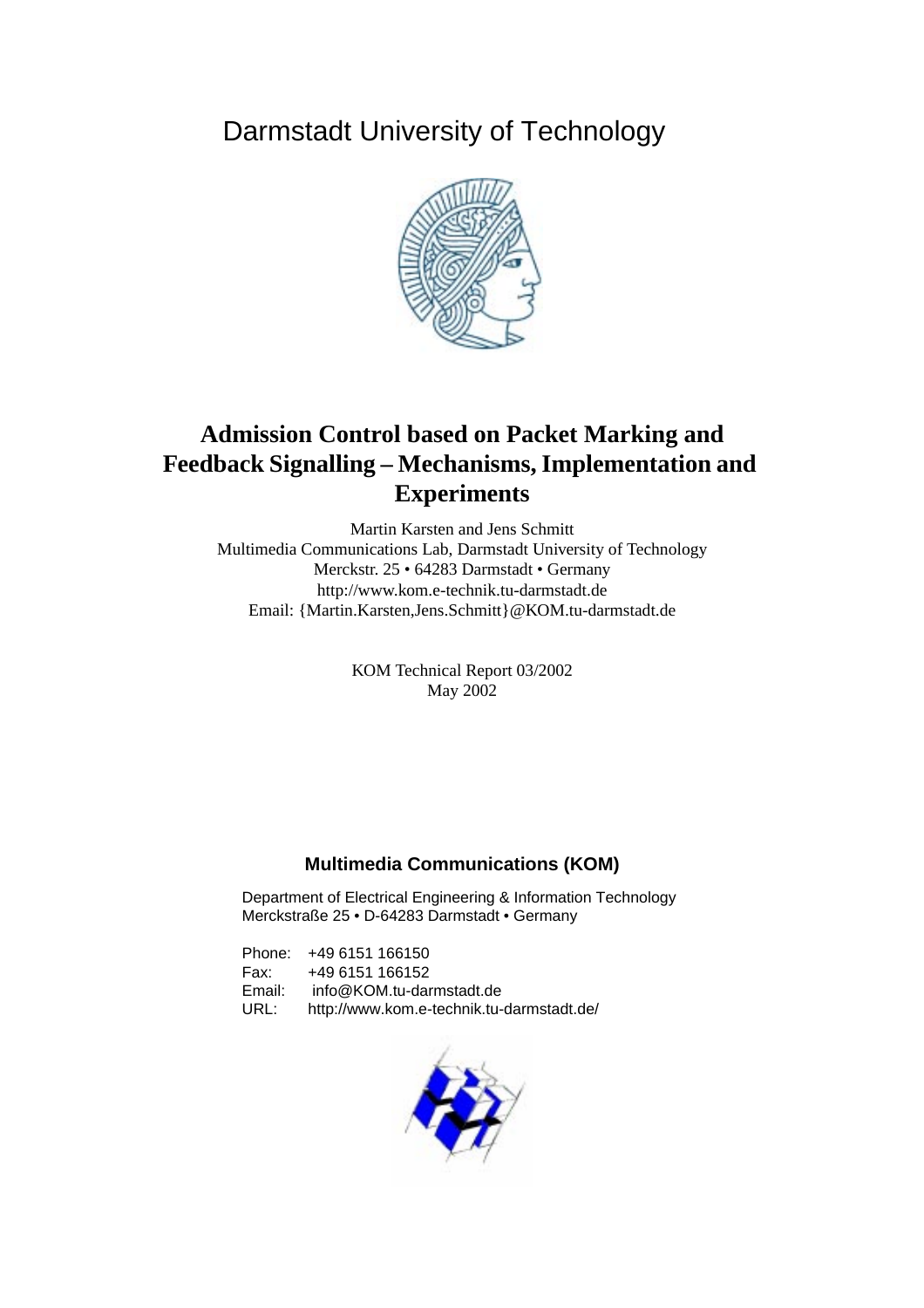# <span id="page-1-0"></span>**Admission Control based on Packet Marking and Feedback Signalling – Mechanisms, Implementation and Experiments**

Martin Karsten and Jens Schmitt\* Multimedia Communications Lab, Darmstadt University of Technology Merckstr. 25 • 64283 Darmstadt • Germany http://www.kom.e-technik.tu-darmstadt.de Email: {Martin.Karsten,Jens.Schmitt}@KOM.tu-darmstadt.de

**Abstract** The abstract system design and a prototype implementation of an admission control system is described. The system exploits the load signal generated by low complexity active queue management schemes at internal nodes to carry out flow admission control at edge gateways. The location of functional components is studied and appropriate signalling extensions to exchange load information are presented. The suitability of such signalling extensions for admission control and traffic regulation are discussed in the context of RSVP signalling. A number of questions of detail which are usually ignored by existing theory and simulation work, are examined and solutions are presented. Certain modifications to traffic control algorithms at both internal packet marking nodes and edge gateways are proposed and discussed. The functionality and correct system operation are demonstrated by experiments using the software prototype. Further, a variety of marking algorithms is compared experimentally to assess the suitability of their respective load signal for admission control of inelastic traffic and load-adaptive traffic regulation.

# **1 Introduction**

Traditional network Quality-of-Service (QoS) systems have been designed and built based on *proactive* mechanisms like resource reservation that is enforced by some kind of prioritized scheduling of eligible packets [1,2]. Additionally, such systems are protected from excessive demand by flow admission control. In the absence of other effective and reliable backpressure schemes, this protection is crucial to ensure system stability even under extreme demand conditions. The traditional resource allocation model of the Internet, however, is better described as a *reactive* system, where intelligent end systems deduce information about the network's load respectively congestion situation by monitoring packet loss and/or packet marking [3] and react accordingly by throttling their output rate [4,5]. The combination of *flow control* elements at end or edge systems with *active queue management* (AQM) schemes at forwarding nodes may be regarded as QoS system, if convergence, stability and control goals are met. As a necessary condition for stability and convergence goals, traffic demand must be elastic on the scale it is controlled, such that it is amenable to output throttling in the first place. Further, cooperation is required, such that end systems indeed react to direct or indirect load signals. Besides the need to satisfy basic convergence and stability conditions, the real-world employment of such a reactive QoS system also requires that system stability results in service stability as experienced by users. Further, system convergence must be fast enough to mimic a transactional service response to clients of the system. In the absence of explicit network control, the system must allocate a fair share of capacity to each traffic flow. Otherwise the system should allow for controlled discrimination between flows, for example based on service classes.

The primary goal of this work is to design, implement and evaluate an admission control system that can efficiently offer a reliable guaranteed rate service for inelastic traffic, but without the need for per-flow state, per-flow signalling or any per-flow processing at internal nodes. This is achieved by combining admission control at edge gateways with AQM-based packet marking at internal nodes and feedback signalling between edge gateways. A secondary goal is to provide for load-adaptive resource allocation to flows, which is approached by aggregated flow control at edge gateways. Finally, another important goal is to study the behaviour of the system by means of prototype experiments in order to complement the signifi-

This work is partially sponsored by the EU 5th Framework, IST Programme, Project 11429 "M3I"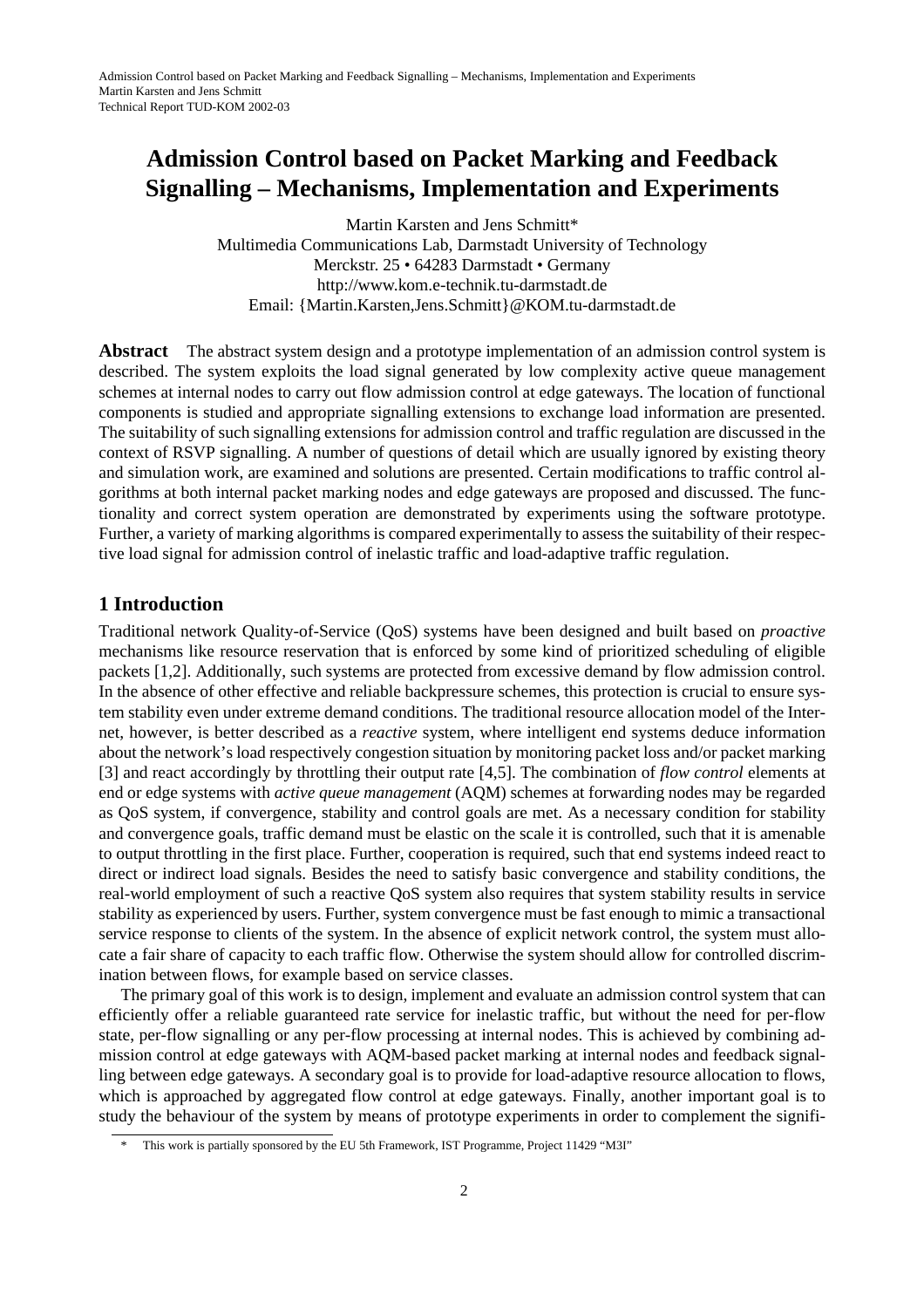cant amount of existing work that has already studied individual system components by means of mathematical modelling and simulation experiments. The main contributions of this work are as follows:

- A complete system design is presented, which allows to exploit AQM-based packet marking for admission control at system edges, without any per-flow state or per-flow signalling at internal nodes.
- The detailed design and location of admission control, load observation and load-adaptive traffic regulation is discussed and appropriate signalling extensions are specified.
- Certain AQM schemes would not perform well on ineligible traffic that is subject to packet discard. This problem is solved through *differentiated queue management* (DQM).
- It is experimentally shown that the general system design can offer stable rate guarantees with a variety of packet marking algorithms, albeit with also varying resource efficiency.
- It is experimentally shown that when choosing an appropriate packet marking algorithm, the system can effectively discriminate traffic without the need for differentiated scheduling in the core.

In the next section, related work is reviewed and the key differences to our approach are identified. Afterwards, the abstract system design is presented in Section 2. In [Section 4](#page-8-0), the actual implementation design is described along with implementation details. [Section 5](#page-10-0) reports the experimental investigation and its results. The paper is concluded in [Section 6](#page-14-0) with a summary and a discussion of our results and open issues.

# **2 Background and Related Work**

There has been a vast amount of work on providing performance assurances to network traffic. The discussion of related work is structured according to the origin and direction of the respective contributions from the areas of flow control and AQM, measurement-based admission control, distributed flow admission control, edge-based admission control, as well as adaptive traffic regulation. An excellent overview of many further recent research results can be found in [6].

# **2.1 Flow Control and Active Queue Management**

The current control paradigm of the Internet is composed of flow control elements at end systems and active queue management schemes at routers. The goal of this distributed resource allocation system is to share available resources efficiently and fairly. The current flow control concept is dominated by TCP's congestion control algorithms and its different flavours [4]. This requires sources to be able to cope with different rate allocations (elastic traffic). In particular, the assumption of elastic traffic denotes concave utility functions [7]. Active queue management (AQM) is the notion of how to make decisions on discarding or marking which packets under which conditions. The primary goal of AQM schemes is to identify incipient congestion and to signal this to the flow control algorithms at end systems which then react accordingly. The most prominent example of an AQM scheme is Random Early Discard (RED) [8], which uses an exponential weighted moving average of the queue size and a piecewise-linear probability function over this average queue size to determine the discarding or marking probability for a packet. A more recent proposal called Virtual Queue (VQ) [9] proposes to virtually operate a queuing system at a lower capacity than the real system and to mark packets if the virtual queue overflows. Based on this proposal an adaptive version of this scheme called Adaptive Virtual Queue (AVQ) [10] has been suggested. AVQ adapts the capacity of the virtual queue according to the load situation. Although derived differently, alternative recent proposals like PI [11] and REM [12] arrive at similar solutions. Most AQM schemes base their decisions on a queue threshold which needs to be exceeded for packets to be discarded or marked (often randomly). The only AQM scheme known to us which provides direct load-based feedback is Load-Based Marking (LBM) [13] by calculating marking probabilities from the measured link load. A drawback of LBM, however, is that it is theoretically restricted to a single resource. All schemes use feedback and reaction as the main mechanism to fairly distribute resources in transient times of overload. There is work which is built upon such feedback and explicitly allows for the differentiation of traffic flows. Examples are:

- MulTCP [14] which enables weighted proportional fairness by acting like several TCP sessions.
- Generalized AIMD [15] which generalizes TCP's AIMD scheme such that TCP is a special instance.
- TCP-WTP [13] which also provides weighted fairness, but based on a willingness-to-pay parameter.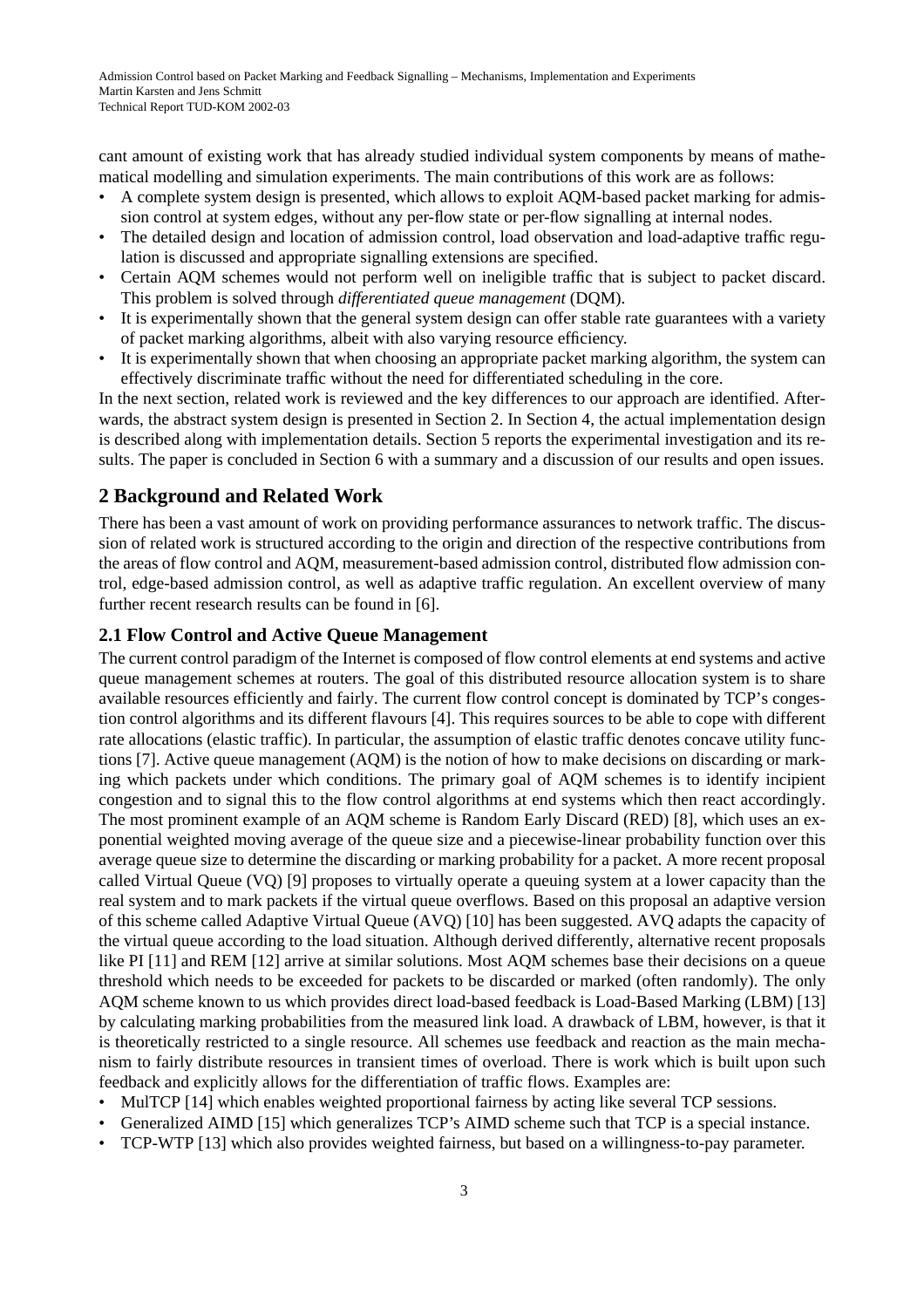Note that all of these schemes assume elastic traffic (with concave utility curves) such that no a-priori flow admission control is required. The other way round, there also is no way of carrying out reliable admission control as it would be desirable for inelastic traffic. In contrast, our work while similar to the above research focuses on admission control for inelastic traffic, which is an inherently different problem. Nevertheless, the admission control system described here is based on the same or very similar AQM mechanisms, which is considered an advantage over QoS systems requiring a completely different set of mechanisms.

#### **2.2 Measurement-based Admission Control**

In general, admission control schemes can be distinguished by how the admission decision is made:

- based on worst-case assumptions and resulting in deterministic guarantees,
- based on statistically relaxed assumptions and resulting in statistically controlled guarantees, or
- based on statistical measurements of flow behaviour and resulting in empirical guarantees.

The last approach is the one most related to our work and is commonly called measurement-based admission control. There has been a large amount of research on measurement-based admission control schemes: simple schemes like the measured sum algorithm described in [16], approaches like [17,18] which are based on the tangent at the peak rate of the equivalent bandwidth curve of a flow, or [19] which is based on large deviation theory. In [20], an extensive comparison of measurement-based admission control schemes results in the conclusion that all schemes perform fairly similar with respect to the utilization they yield.

While our work is similar to measurement-based admission control by taking into account past system behaviour, the admission decision here is based on indirect observations rather than direct measurements. Furthermore, in contrast to traditional approaches for measurement-based admission control, it is not a local decision for a single link but an admission decision for a whole path through a subnet including multiplexing with other paths and corresponding cross traffic effects – a much harder problem.

# **2.3 Distributed Flow Admission Control**

A further criterion to distinguish different admission control schemes is given by the location where the admission control decision is made: at each forwarding node, at edge nodes between domains, at a centralized server, or at the endpoints of communication. Traditionally, admission control is performed at each node and only if all nodes accept a request, it is granted by the network. More recent admission control schemes do not require to involve all nodes on a path. Pioneering work in this direction, has been done by Kelly et al. [21,22]. Their analytical results show the basic stability of distributed admission control based on marking at resources even in the case of feedback delays [23]. Building on these results, there is work to shed more light on influence of delayed system reactions on stability, which presents bounds for the reaction delay [24,25]. In [26], a model for an Internet exclusively managed by end systems is presented and thoroughly analysed with respect to stability. More practical approaches, although similar in concept, are described in [27,28]. A simulative comparison of the basic design options for endpoint admission control is presented in [29]. In particular, [29] reports probing durations on the order of several seconds, whereas a recent simulative work [30] argues for much lower values for the initial probing phase.

Our work builds upon the basic stability results from the above research in that it was motivated by their encouraging theoretical results. However, in contrast to these contributions, it takes a more pragmatic approach by building upon the advantages of edge-based admission control and domain-based QoS systems:

- a controlled environment, in particular for traffic regulation and charging,
- observations instead of active measurements / probing,
- QoS provisioning is inherently a domain-based concept (each provider's choice).

### **2.4 Edge-based Admission Control**

As just discussed, our architectural choice is for edge-based admission control, i.e., we assume independent domains providing QoS for elastic and in particular inelastic traffic flows by using admission control gateways located at the edges of these domains. We are not the first to follow this architectural paradigm, yet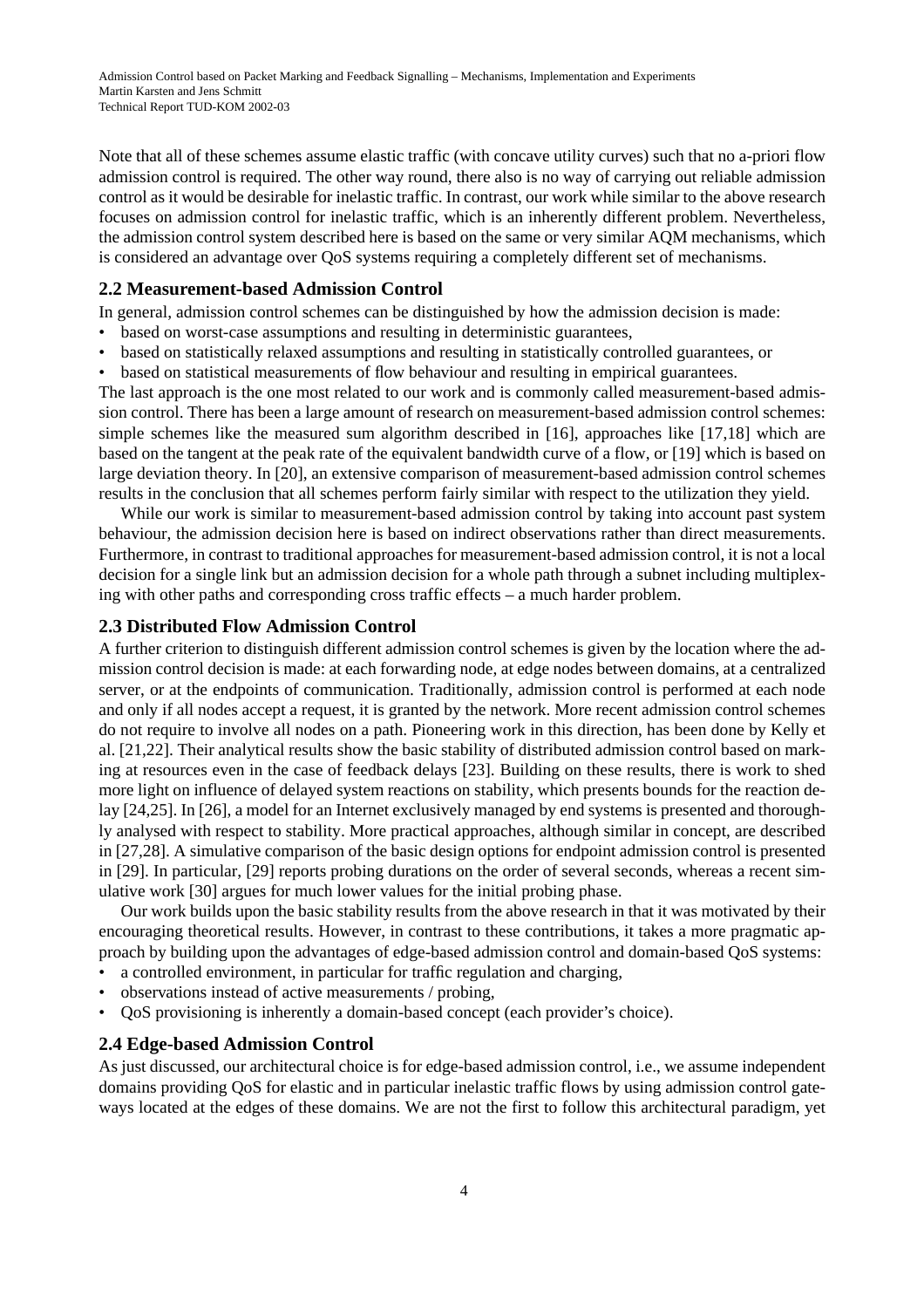the different proposals (including ours) differ very much in their details and in the way they are analysed, whether being based on theoretical, experimental or just conceptual considerations.

In [9], Kelly et al. describe a system similar in concept to what they propose in [26]. The difference between these two is that in [9] an admission control gateway does the probing for the end systems whereas in [26] this functionality is distributed to the end systems. The authors regard the latter step as a refinement, however, these two proposals could also be viewed as independent evolution paths. The analysis of the system of admission control gateways in [9] is based on modelling and simulation and therefore abstracts from many real-world issues. While it is not the only goal and would from our perspective be a restricted view, our work could also be seen as an experimental validation of the theoretical insights from [9].

A DiffServ framework for edge-based admission control is described in [31]. It allows for traditional as well as measurement-based admission control. The measurement-based part is based on packet marking at core routers. In contrast to our work, the feedback is generated per-flow while in our case it is aggregated per path. Furthermore, the proposed marking schemes are not evaluated, neither theoretically nor experimentally, in their interplay with admission control schemes, owing to the purely conceptual nature of [31].

In [32], Knightly et al. present an egress-based admission control architecture based on monitoring traffic characteristics per path at egress nodes. These measurements are based one-way per-packet delay measurements, which is all but trivial. Such measurements then allow to make an admission control decision based on the concept of statistical traffic envelopes. The core network is viewed as a black box and in contrast to our work gives no feedback on the current network load. Yet, with the minimal feedback as it is provided in our system the admission control procedure can be made more simple and robust. The admission control in [32] is claimed to work well for self-similar traffic, which is demonstrated via the use of Paretodistributed on-off sources with Pareto shape parameter 1.9. However, this (approximately) results in a Hurst parameter of 0.55 for a corresponding aggregate – a very moderate degree of self-similarity.

#### **2.5 Adaptive Traffic Regulation**

While our work is mainly concerned with admission control for inelastic traffic flows, it also takes into account the requirements of elastic traffic and of traffic that combines both characteristics by requiring a basic amount of service while benefiting from additional service. The need for such a hybrid service has been realized before and we do not claim to be the first to propose appropriate mechanisms, but want to demonstrate that such a service can be elegantly realized. The key to providing service to such *bounded-elastic traffic* is load-adaptive traffic regulation. An edge-to-edge, per-flow traffic conditioner based on congestion marking of control packets is presented in [33]. The scheme necessitates per-flow rate estimation at edge nodes and provides no admission control. In contrast, our work employs AQM-based packet marking instead of explicit control packets and the system adaptation is based on aggregated feedback instead of perflow. The Aggregate Flow Control (AFC) scheme [34] can be described as a combination of TCP trunking [35] and a token bucket regulator in the framework of DiffServ's Assured Forwarding (AF) per-hop behaviour. The work is focused on details of relative resource allocation between aggregates and reported improved service for TCP and UDP under certain conditions.

Very close to the adaptive traffic regulation part of our work is [36], which proposes an adaptive token bucket regulator controlled by the costs of a path, which depend upon the load level on each link of the path. However, the computation of the cost function is tied to routing protocols which usually operate on a much coarser timescale than necessary for the distribution of up-to-date load information. Our approach addresses that practical problem. Since the focus of [36] is on traffic regulation and load balancing, no admission control scheme is proposed.

#### **3 Abstract System Design**

Since many aspects of the implementation design, for example the choice of the signalling protocol, are not governed by fundamental requirements, but rather chosen according to their practicality for implementation, experimental investigation, and later deployment, an abstract system design is presented in this section. The system requires two bits in the IP packet header, such as the ECN bits [3]. For the presentation the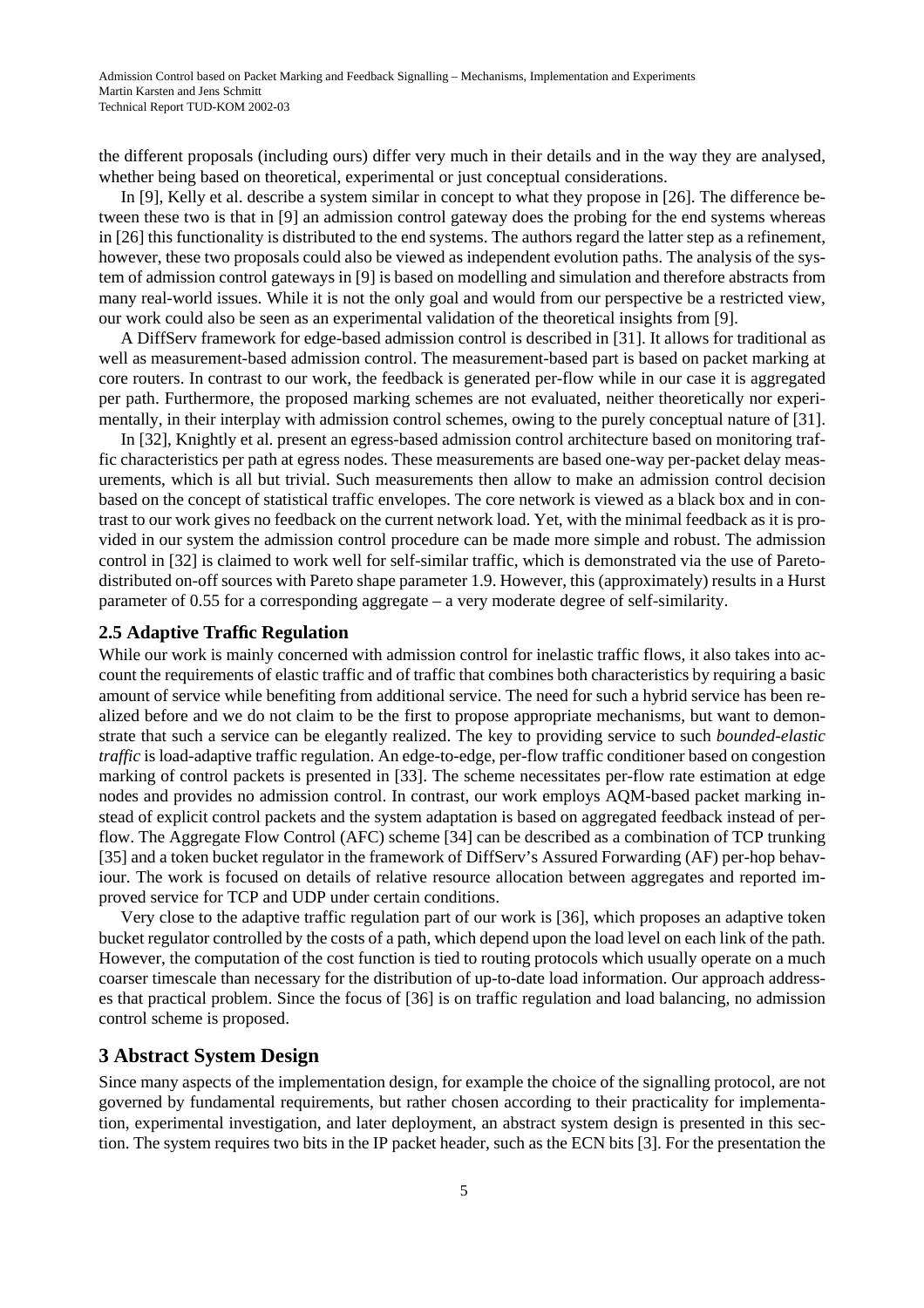<span id="page-5-0"></span>

Figure 1: System Overview: Load Control Gateways and Internal Nodes

terminology of ECN is adopted and the prototype actually uses these two bits. However, the abstract system design is of course not bound to using these specific bits. For example, it could as well be implemented using two other bits from the available space of DiffServ code points [2].

# **3.1 Overview**

The system is domain-oriented with *load control gateways* at the edge of the network reacting to signalling requests and carrying out admission control, traffic regulation and path load estimation. *Internal nodes* only perform packet forwarding on a first-in first-out (FIFO) basis. The packet queues of internal nodes are controlled by AQM schemes, which discard or mark packets depending on the current load or queuing situation. Gateways operate in the roles of both *ingress* and *egress* gateways, depending on the direction of traffic flows. An ingress and an egress node connected through a routing path in the network are termed *peers*. Figure 1 presents the different roles of system components along the transmission path.

Ingress gateways control traffic on a per-flow basis through (modified) token bucket regulators and egress gateways collect load information on a per-peer basis by inspecting the packets arriving from the network. No specific precautions are taken to control the delay of packet transmissions other than the overall goal of keeping the queue lengths as short as possible. It is well possible to combine this system with specific scheduling regimes, though. In general, there are multiple scenarios to employ this system. First, the admission control part of the system can be separately applied to a dedicated service class, for example in the framework of DiffServ [2]. Alternatively, the full system might be used to manage resources of a common traffic class and to offer distinguished services to certain traffic flows, using only admission control or a combination of admission and flow control. Further, the system can be employed in a multi-path routing scenario by considering the endpoints of each routing path as virtual peers.

### **3.2 Load Control Gateways**

The load control gateways implement the control path of the system, which employs a request signalling protocol between gateways and clients as well as between peering gateways.

### **3.2.1 Location of Functionality**

Either the ingress or the egress gateway has to calculate an admission control decision. The egress gateway observes the system's relative load along a path through the network, while the ingress gateway is the only place to carry out traffic regulation. Therefore, if the admission control decision is taken at the egress gateway, it has to be reported to the ingress to become effective. Alternatively, the egress gateway can send load reports to the ingress, which then decides about admission and possibly installs the request. Such load reports can be sent periodically or be triggered by a service request. In any case, there is a delay between load observation and the installation of a request at the traffic regulation module. Consequently, the system's significant reaction delay is independent of whether the admission decision is done at egress or ingress.

### **3.2.2 Packet Handling and Signalling**

The ingress gateway is responsible for traffic regulation according to the negotiated service contracts by marking conforming packets with the ECT bit. Non-conforming packets can be discarded to enable strict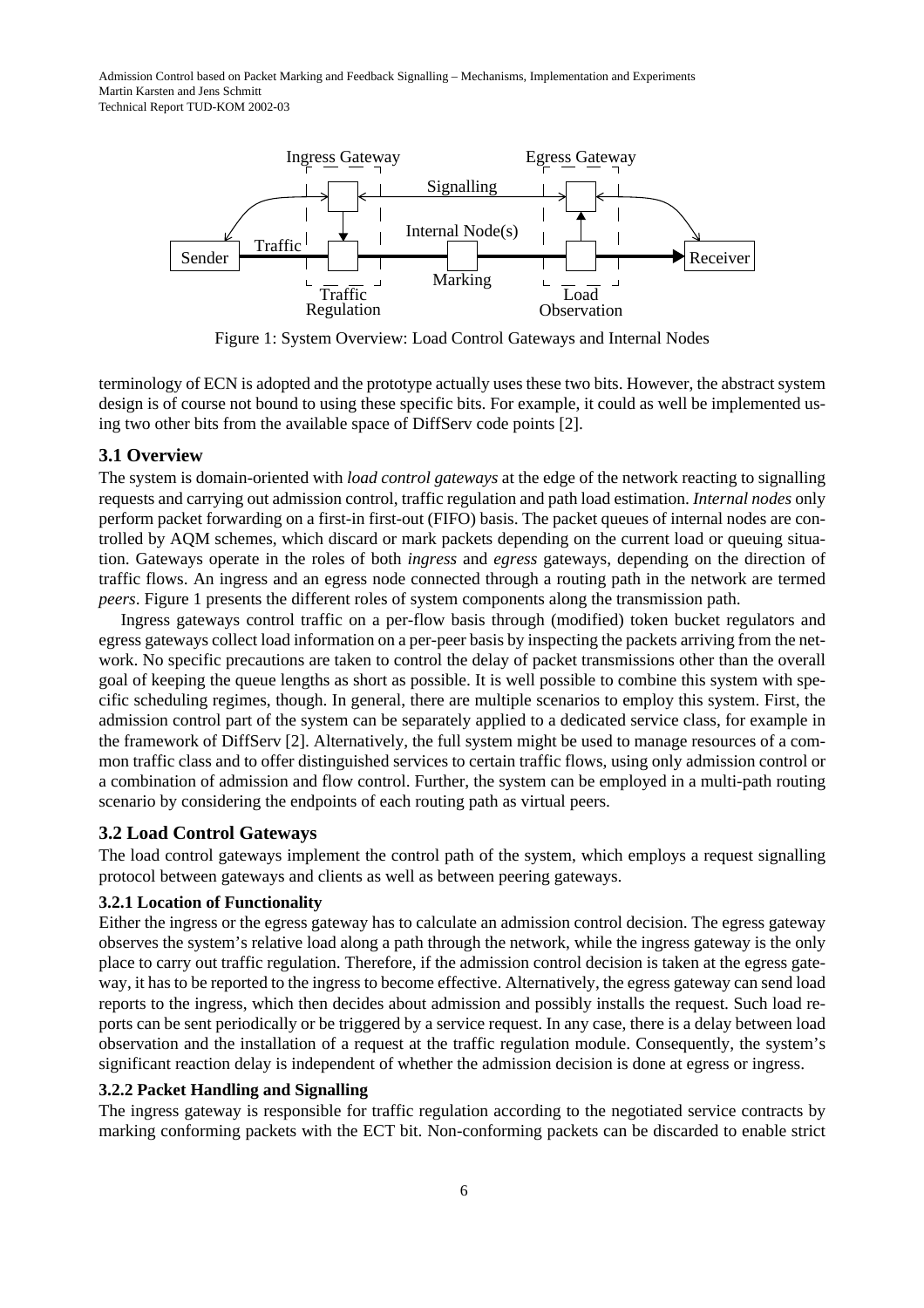<span id="page-6-0"></span>

Figure 2: Traffic Regulation at Ingress Gateway

Figure 3: Load Observation at Egress Gateway

policing. As shown in Figure 2, the ingress gateway performs per-flow classification of incoming packets to find the appropriate traffic regulation instance. The egress gateway observes the relevant information for load estimation as depicted in Figure 3. Incoming packets which have the ECT bit set are classified to determine the sending peer (ingress). Then, per-peer statistics containing the number of packets, number of marks and number of bytes, as well as the duration of the observation interval, are updated.

A signalling protocol for simplex traffic flows is suitable, because of the different roles of ingress and egress gateways. There is no fundamental problem with using a duplex protocol, other than increased signalling complexity between ingress and egress for both traffic directions. As well, there is only little preference for a simplex protocol to be sender- or receiver-oriented. In case of a receiver-oriented protocol, the coordination information can be piggybacked onto each signalling request, which is transmitted from the egress to the ingress. In case of a sender-oriented protocol, an additional information exchange is necessary to coordinate egress and ingress to either report load information or to transmit the admission decision.

#### **3.2.3 Admission Control, Reaction Delay, and Overbooking**

The information observed by the egress gateway is used by the admission control procedure to estimate the relative load along a transmission path as the fraction of marked packets from total packets received during a recent time period. A request is admitted, if this fraction does not exceed a certain threshold  $Λ$ . The nature of the system being reactive requires that a safety margin must be accounted for by this admission test, because there is a feedback delay between the actual load situation in the network and the installation of a new request, and vice versa. Further, there exists a potential problem of unnoticed overbooking. If sources send less traffic than initially negotiated, the observed path load does not account for the unused but booked capacity, which might lead to excessive overbooking. It might be beneficial to allow a controlled amount of overbooking, therefore the admission test includes a parameter to configure the relative amount of overbooking. Let *l* be the estimated relative load along a transmission path, *c* the total booked transmission rate and *u* the actual used rate. The adapted estimated relative load  $\hat{l}$  is then calculated as

$$
\hat{l} = l \times \left(1 + \alpha \left(\frac{c}{u} - 1\right)\right) \tag{1}
$$

with  $\alpha \in [0,1]$  determining the relative influence of booked but unused capacity. A small value for  $\alpha$  denotes an optimistic system configuration in which the potential overbooking is largely ignored and a large value for  $\alpha$  denotes a conservative setting. Note that this calculation implicitly assumes that the overbooking situation at multiple gateways is roughly similar, otherwise a more complicated mechanism is needed. The actual value of  $\alpha$  depends on the behaviour of traffic sources and can probably only be determined by long-term observations of an operational system. Such observations could then allow to devise a much more sophisticated and statistically tractable estimator than (1).

#### **3.3 Internal Nodes**

Internal nodes run an AQM scheme to mark or discard packets. We have chosen RED, VQ, AVQ and LBM as representatives of the large number of AQM schemes for initial inclusion into the prototype. Special attention is paid to LBM, because being the only load-based AQM scheme, it is able to deliver reliable load information independently of traffic burstiness. This is an interesting characteristic when it comes to ac-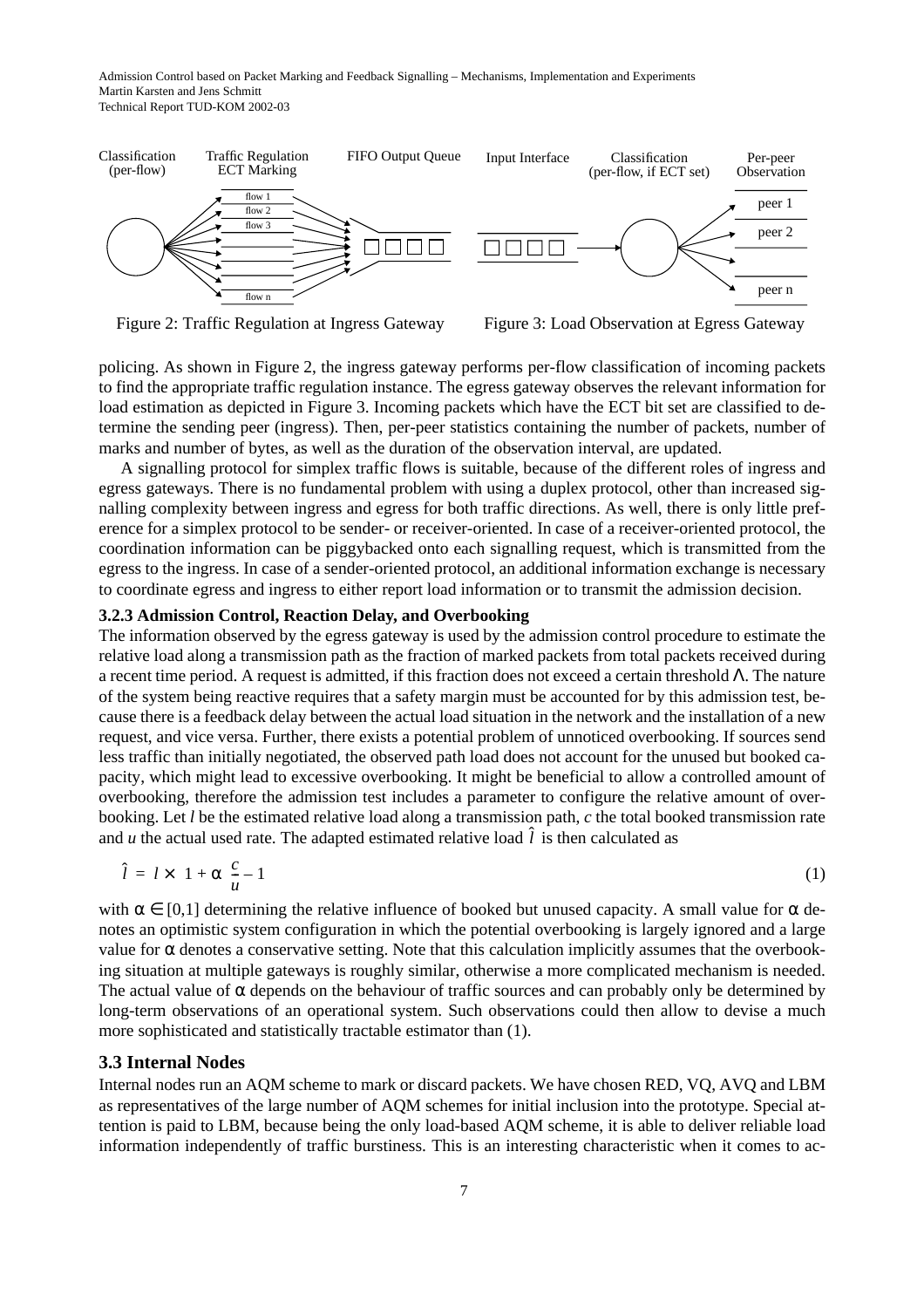<span id="page-7-0"></span>

Figure 4: Differentiated Queue Management (DQM) for Load-based Marking (LBM)

commodating inelastic traffic. Because LBM and VQ would lead to quite aggressive discarding of non-ECT packets, both are not well-suited to operate simultaneously on ECT and non-ECT traffic. This problem is approached by *Differentiated Queue Management* (DQM), shown in Figure 4 for the case of LBM. Instead of using a single probability function to decide if a packet is being discarded or marked, DQM first differentiates between ECT and non-ECT packets. Then, two separate algorithms are used to determine whether the packet is marked respectively discarded. Only the rate of ECT packets is used as input for the marking algorithm, since non-ECT packets are regarded as background traffic. Non-ECT packets are subject to a rate-dependent early random discard (ERD) algorithm. The high queue threshold is adjusted inversely linear to the total arrival rate. If the queue length is between the low and high threshold, the packet is discarded randomly. If the queue length exceeds the high threshold, the packet is always dropped. A variant of RED could also be used to control non-ECT traffic, but for simplicity we opted for ERD.

In [13], LBM is proposed as linear marking algorithm for a single resource. The main problem with employing LBM on multiple resources along a path is that a flow traversing multiple resources is subject to each resource's marking probability  $m(x_i)$  with  $x_i$  being the relative load at resource *i*, while at the same time, there is only a single marking bit available in the packet header. Thus, the path marking probability *M(p)* for a path *p* of resources is given by

$$
M(p) = 1 - \prod_{i \in p} (1 - m(x_i))
$$
 (2)

which might be significantly higher than the highest individual marking rate. To avoid over-estimating the path load, the admission control test is based on an estimate for the average load of a path, calculated as

$$
\bar{L}(p) = m^{-1}(1 - {n_p \sqrt{1 - M(p)}})
$$
\n(3)

with  $n_p$  being the number of resources on path p. Note that this assumes an invertible marking function  $m(x)$ . On the other hand, (3) might lead to an under-estimation, if only a small number of nodes are significantly loaded. To accommodate for this disadvantage, the system uses an exponential marking function at internal nodes to increase the influence of highly-loaded resources. The same weighting principle is inversely used in [12] for rapid and precise congestion detection. As an additional safety margin, the LBM component of DQM can be configured with a load threshold, above which all packets are marked.

In contrast to LBM, all other AQM schemes draw a marking decision which eventually depends on the current queue length or its variation. Therefore, a corresponding discard decision can be expected to interoperate well with TCP-like flow control in end systems (in fact, RED has initially been designed to do just that). Therefore, DQM is not applied to these marking schemes. Further, a queue-oriented load signal is not repeatedly generated at subsequent nodes along a path, if no independent occurrences of bursty traffic arrival exist. Consequently, the notion of an average load value is only necessary for LBM. On the other hand, LBM has another particularly interesting feature. Since it does not operate on the state of a queue, it can be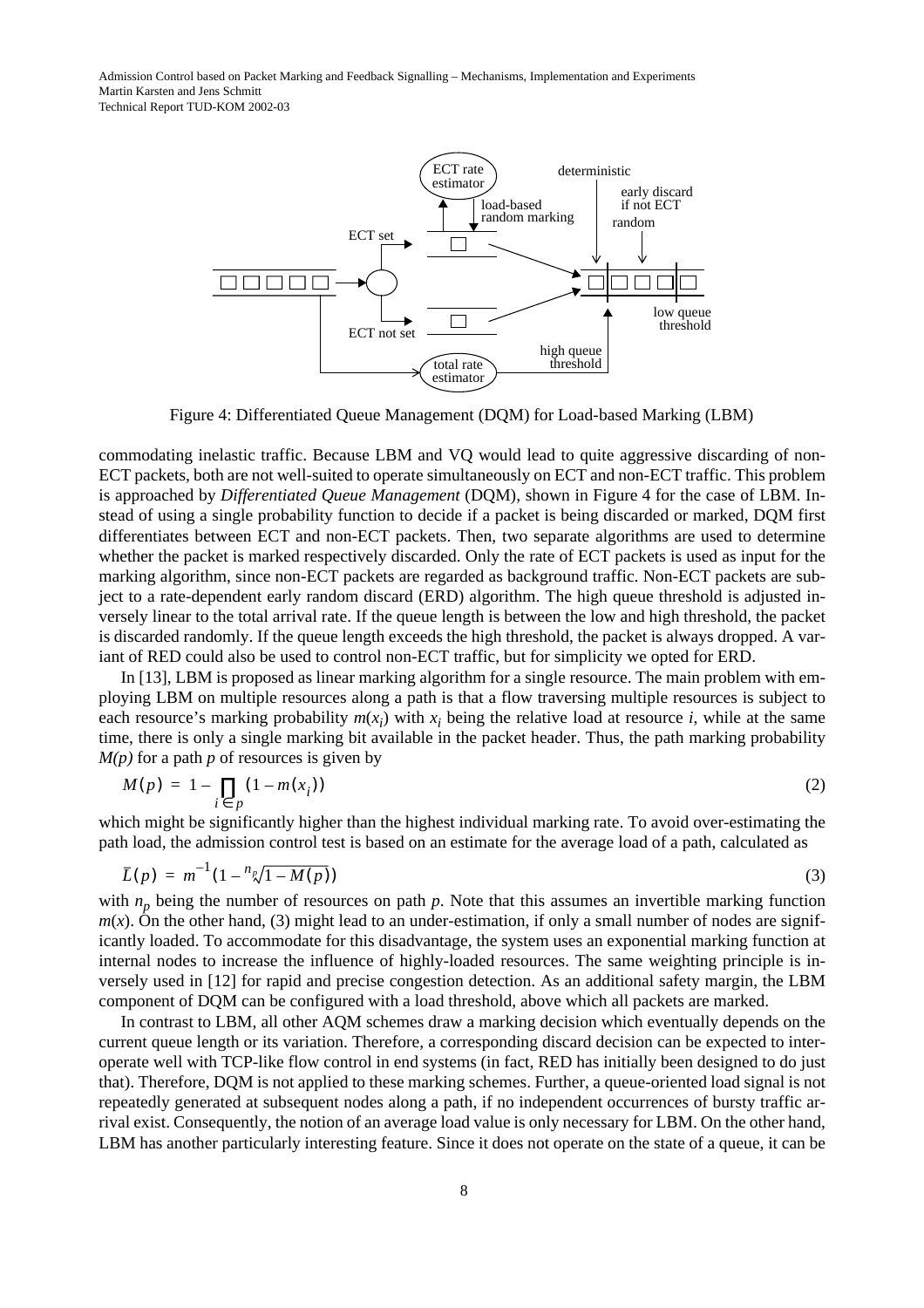<span id="page-8-0"></span>used to signal a node's processing load to the network edges, rather than information about a link's queue. This may better reflect the actual bottlenecks in today's Internet.

# **3.4 Load-Adaptive Traffic Regulation**

One of the system's goals is to offer a load-adaptive service to clients, that is, clients can request a basic service rate, but might be allowed to exceed this rate, if network capacity is available. A modified version of the token bucket algorithm is used to control the amount of traffic entering the network. A standard token bucket regulator (TBR) is characterized by depth *d* and rate *r* and the amount of available tokens *t* is calculated for each packet transmission as

$$
t_{new} = \min(t_{old} + \tau \times r, d)
$$

with  $\tau$  being the time interval between the current and the previous packet. To offer a load-adaptive service, similar to other proposals, we propose an *Adaptive Token Bucket Regulation* (ATBR) algorithm which additionally includes a scaling factor *s*. The amount of tokens is then calculated as

$$
t_{new} = \min(t_{old} + \tau \times r \times s, d)
$$
 with  $s = \frac{\Lambda - \varepsilon}{\bar{L}}$  ( $\Lambda$  is the admission threshold and  $\bar{L}$  is the load).

The scaling factor *s* is determined by the estimated load along the path and allows to temporarily exceed a request's basic rate allocation when the network is lightly loaded. It is however necessary to avoid the system to be fully loaded with excess traffic from scaled token buckets, because load control gateways cannot distinguish between regular traffic load and such excess load. If scaling of ATBRs were not limited, the excess traffic could increase the network load above the admission control threshold. Incoming requests would then be rejected, although resources are still available in principle. In order to maintain priority of incoming service request, the admission control threshold  $\Lambda$  minus a small safety margin  $\varepsilon$  is divided through the current relative load estimation  $\bar{L}$  and used as scaling factor for the token buckets.

To explain the basic rationale for the adaptation of the scaling factor *s*, consider the case of LBM as marking algorithm at internal nodes. Assuming that the sum of basic rate allocations is less than a certain fraction of the capacity (expressed through the admission control threshold), then at the same time, this is true for the sum of all scaled rate allocations, as well (at least in case of an invertible marking function as discussed in [Section 3.3\)](#page-6-0). In other words, the maximum amount of marks that a flow is responsible for, is kept constant. Fairness between multiple flows is obviously given, because each flow's service rate allocation is proportional to its requested rate. Packets that are not conforming to the token bucket are forwarded without the ECT bit set and they are then subject to the differentiated discarding algorithm at internal nodes. Note that in this case, it is assumed that internal nodes do not reorder packets. However, this condition is met by all AQM schemes under consideration. Essentially, the combination of ATBR with load-based packet marking allows to integrate the different needs of inelastic traffic and load-adaptive network service.

# **3.5 System Complexity**

The worst-case complexity of an ingress gateway is comparable to that of a DiffServ ingress node. Per-flow classification is required prior to traffic regulation. Egress gateways have a potentially higher complexity than their DiffServ counterparts, since per-flow classification is needed for packets leaving the domain, as well, in order to collect traffic and marking statistics per peering gateway. Internal nodes have a complexity of O(1) in the number of flows, because all AQM schemes are stateless with respect to flows. Internal nodes do not participate in the signalling protocol, so they indeed operate with constant complexity.

# **4 Implementation**

The signalling, admission control and load reporting functionality is implemented in the framework of the publicly available KOM RSVP implementation [37]. The data path modules are implemented in the ALTQ software framework, which is publicly available, as well [38]. The system has been developed and tested on FreeBSD. The extensions presented here will also be published as open-source software. To our knowledge, no such comprehensive reactive resource allocation system exists as a real system prototype.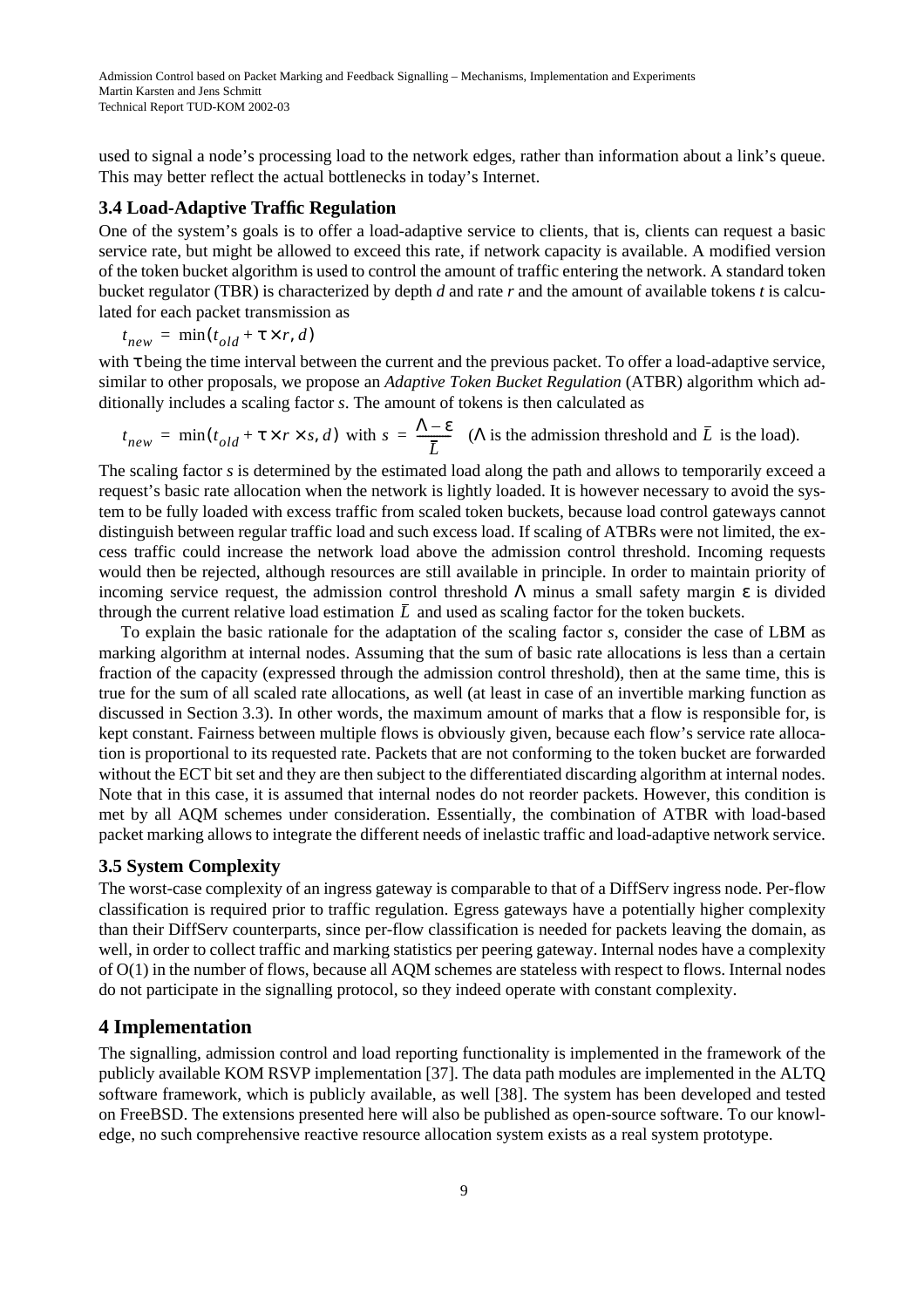# **4.1 Control Path**

As a receiver-oriented simplex signalling protocol, RSVP is very suitable to implement the control path of the abstract design for load control gateways as presented in [Section 3.2](#page-5-0). The protocol is extended by a few local elements to enable operation as signalling protocol between load control gateways. A new message object is used to transport load information from egress to ingress gateways, specified as:

LOAD\_REPORT ::= <packet count> <mark count> <byte count>

<time interval> <hop count>

The information contained in this object describes the load situation along a path through the total number of packets and the number of marks received during a recent time interval. The number of transmitted bytes and the length of the observation interval are reported, as well, such that the ingress gateway has precise information about the transmission rate during the observation interval. This information is necessary to carry out the adapted load estimation, presented as Equation [\(1\)](#page-6-0) in [Section 3.2.](#page-5-0) While it would be possible for the ingress gateway to measure the transmission rate locally, it would then also be necessary to associate the measured transmission rate with the corresponding load situation which is observed at the other end of the network domain. This complexity can be avoided by reporting the full information from the egress gateway, which has to inspect all incoming packets anyway. The egress gateway can determine the number of hops on the path from the ingress by comparing the TTL values in the IP and RSVP headers of a path message. The number of internal nodes is needed to compute the estimated load as specified in Equation [\(3\)](#page-7-0) in [Section 3.3.](#page-6-0) To accommodate for potential dynamic routing changes, the current hop count is always reported to the ingress gateway as part of the load report.

All information included in the load report, except the hop count, is gathered from a kernel observation module. A LOAD\_REPORT object is included into each reservation message sent from an egress to the respective ingress gateway. If no reservation message is transmitted for a certain period of time, the egress sends periodic messages to report the current load situation to the ingress. These reports are transmitted as a dedicated message type, termed *Load* message and contain the egress gateway's RSVP\_HOP information and the current load situation in a LOAD\_REPORT object. Periodic load reporting is a fallback mechanism for times of little signalling activity and ensures that the ingress gateways always have proper load information to adjust the setting of the ATBR modules as described in [Section 3.4.](#page-8-0) Additionally, all packets carrying signalling messages are marked with the ECT bit and are subject to load measurement and marking at internal nodes. Thus, periodic load reporting generates a small traffic stream, which allows to observe load information, even when no other traffic is present between peers. Thereby, a gateway has at least some load information available at the very beginning of the next busy period. In the prototype, the RSVP daemon is extended to create and process the above protocol elements and to appropriately interact with the gateway kernel-level module, which implements the actual handling of data packets.

### **4.2 Data Path**

The system's data path is implemented as ALTQ output queuing modules. The LCG (load control gateway) module implements the functionality of an ingress and egress gateway. On the ingress side, packets are classified and marked with the ECT bit, if they conform to the token bucket specification of a known flow. Packets exceeding the token bucket specification are either dropped or forwarded with a cleared ECT bit, depending on the system's configuration. The egress gateway part of the LCG module implements traffic and load observation. First, an incoming packet's ECT bit is checked and if set, the packet is classified to identify the peer it comes from. Afterwards, the length of the packet, its arrival time and its setting of the CE bit are recorded in a fixed-size ring buffer. The total number of packets, marks, bytes and the length of the observation interval are updated before replacing the oldest packet's information. Thereby, the length of the observation interval reflects the time period, during which the *n* last packets arrived with *n* being the configurable size of the ring buffer. Additionally, a maximum lifetime of packet information can be specified to avoid keeping stale information during idle times with only few packet arrivals. Since this cleanup functionality is only invoked during such idle periods, it is not considered to decrease performance.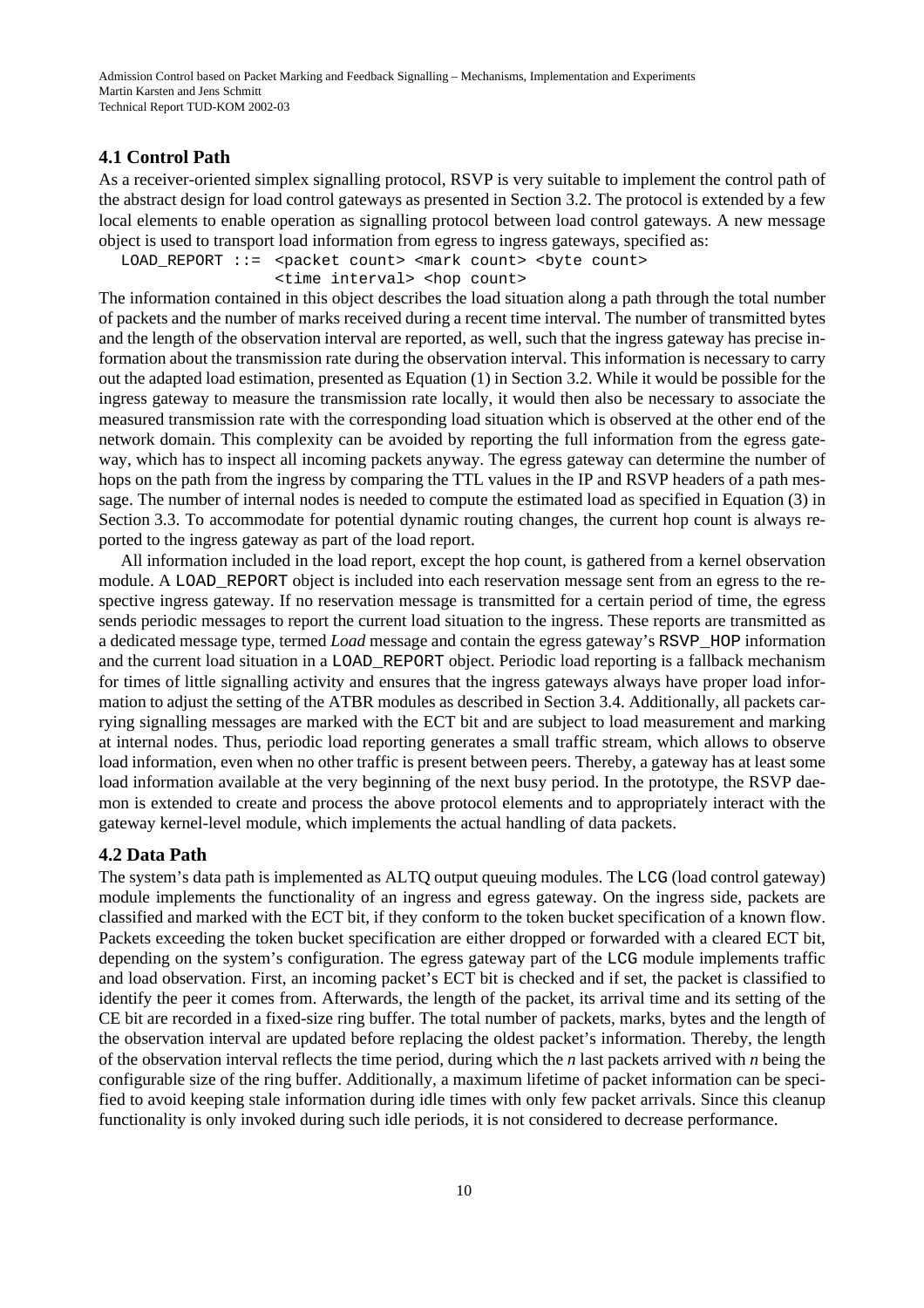<span id="page-10-0"></span>The DQM/LBM functionality is implemented in the DQM (differentiated queue management) module. Similar to the LCG module, packet information containing a packet's length, arrival time, ECT setting and discard information is kept in a configurable ring buffer of fixed size, as well as in counters that are updated for every arriving packet. If an incoming packet has the ECT bit set, the rate-dependent packet marking decision is drawn from a pre-calculated table with the values of the marking probability function. Otherwise the packet is subject to the ERD algorithm as presented in S[ection 3.3.](#page-6-0)

When implementing other AQM schemes, it turns out that some of the schemes introduce rather unrealistic challenges. In the AVQ scheme, the service rate of the virtual queue is adapted according to the current traffic arrival rate. The proposed algorithm in [10] to update the virtual service rate estimates the arrival rate based on just a single packet arrival, which would require a very high clock precision. Even then, an arriving packet train or a significant variation of packet sizes might lead to erroneous estimation of the arrival rate. To implement this scheme on a real platform, it is necessary to estimate the traffic arrival rate by averaging over multiple packets. The VQ algorithm in [9] contains another problem. When the virtual queue exceeds the marking threshold, all packets that are currently queued in the real system are marked. However, a write operation on every queued packet is at least a very costly operation on real router platforms, if not prohibitively expensive. The prototype contains AVQ and VQ modules with appropriate modifications.

#### **4.3 Test Environment**

We have created a sophisticated yet inexpensive software-based test environment for the experiments. The software part of the test environment is already available as part of the KOM RSVP implementation [37]. A traffic emulator has been implemented, which is capable of creating an arbitrary number of CBR, (aggregated) Pareto on/off or greedy sources with fixed or exponential arrival patterns. It initiates RSVP signalling and keeps track of the reservation success. The traffic sinks keep extensive statistics about packet delays, goodput rates and packet drops. All nodes' clocks are synchronized by a single GPS clock and packets are time-stamped at the kernel level. Load control gateways and internal nodes provide proper logging information about their actions, as well as status information, such as the estimated load and queue lengths. Because all clocks are synchronized, these values can be associated with each other, despite the observations being distributed over multiple machines.

#### **5 Experimental Investigation**

All experiments are carried out in the topology shown in Figure 5. The link between node 8 and 7 is the potential bottleneck link. Nodes 4-6 are load control gateways. All nodes are standard PentiumIII/450MHz PCs running FreeBSD 4.5, enhanced by network driver polling [39]. Links operate full-duplex at 10 MBit/s. The systems' clock rate is set to 1000hz and fast forwarding of IP packets is enabled. The FreeBSD network



Figure 5: Experiment Topology

code is slightly modified to ensure that packets from crucial network services, such as routing or address resolution, are not subject to any traffic control or policing action.

#### **5.1 Admission Control and Resource Utilization**

In this first series of experiments, RED, AVQ and DQM/LBM are assessed individually and compared with respect to their suitability to carry out admission control at the network edge. At the same time, the overall system design is verified to operate correctly in combination with these marking schemes.

The basic experiments consists of deterministically generated VoIP-like flows with an inter-arrival time of 0.5 seconds and a duration of 50 seconds, which in total exceed the available transmission capacity. Additional background traffic is generated from aggregated Pareto sources with a Hurst value of 0.8. For all marking schemes, the basic experiment is repeated with varying configuration parameters. As mentioned in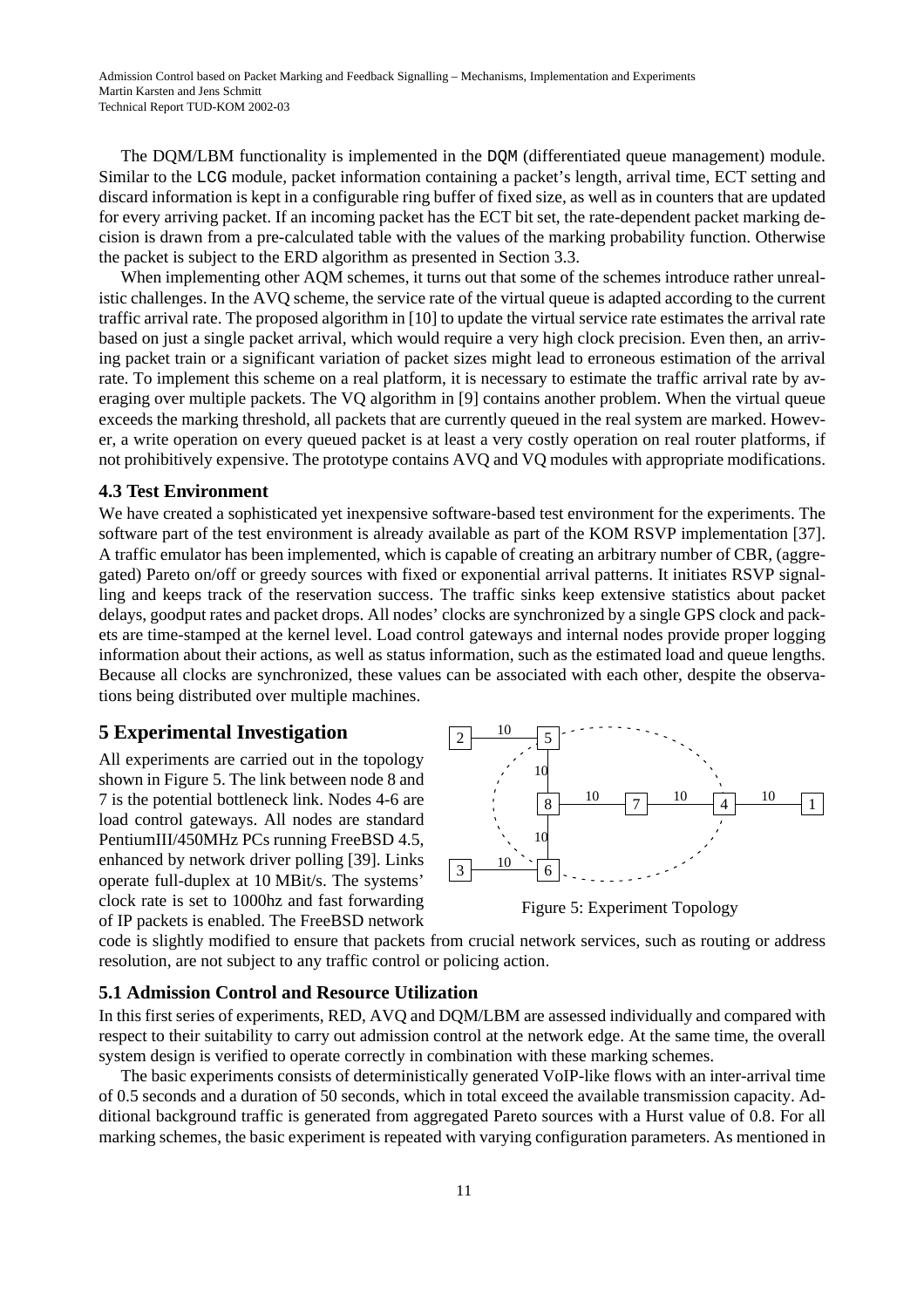[Section 3.1,](#page-5-0) the abstract system can be used in multiple scenarios. To represent two of these different scenarios, experiments are run with and without background traffic. To illustrate the experiment and to calibrate the results, the same experiment has also been carried out in an IntServ-like configuration where all network nodes participate in RSVP signalling and perform local admission control and per-flow HFSC scheduling. The HFSC module is configured to accept a high number of sessions to achieve a high resource utilization. The result is illustrated in [Figure 6](#page-12-0) and shows that the network discriminates perfectly between signalled and background traffic. The small periodicity in the number of offered and accepted sessions stems from the periodic session generation and removal in combination with the fixed session duration. If a signalling request is rejected, the session is terminated after a short timeout. Therefore, the offered session curve is always near to the accepted session curve and not shown in subsequent figures.

Before starting the actual comparison of AQM schemes, a large number of experiments has been conducted to study the feasible region of averaging ring buffer sizes in both core and edge nodes. The results of these experiments have shown that buffer sizes between 500 packets and 4000 packets are feasible for the experimental prototype. Below 500 packets, the system reacts very nervous which is likely being caused by both measurement and statistical inaccuracies. Above 4000 packets, the reaction delay of the system significantly decreases the overall performance. For the experiments, all buffer sizes are set to 1000 packets.

#### **5.1.1 RED**

The usual parameter settings for RED [40] are targeted at providing drop feedback to elastic TCP sources and thus, are likely to be not appropriate for a reactive admission control system to provide reliable service without packet loss. Therefore, the RED experiments use two alternative configurations and test these with varying admission control thresholds. In the 'default' setting, th<sub>min</sub> is set to 5 packets, th<sub>max</sub> to 15 and  $p_{max}$ is set to 0.1. In the 'aggressive' setting, the configuration is th<sub>min</sub> = 2, th<sub>max</sub> = 20 and p<sub>max</sub> = 1. In both cases, the queue size is set to 100 packets and the weight parameter set to 512. As expected, it turns out that the default RED configuration cannot support reliable admission control for inelastic flows. Instead, even for a very small admission control threshold, too many sessions are accepted and then subject to massive packet losses. Using the aggressive configuration, [Figure 7](#page-12-0) and [Figure 8](#page-12-0) show the results of successful RED experiments with and without background traffic respectively, to illustrate its operation. The reactive nature of the system becomes apparent by observing the periodicity introduced by the session generation process. Essentially, the slope and length of the increase and decrease segments of the accepted load curve represent the feedback delay in the system. The system is able to manage network resources, but its capability to discriminate traffic is clearly limited in the presence of background traffic. In fact, sessions exhibit an accumulated packet loss in the order of thousand packets.

### **5.1.2 DQM/LBM**

The LBM module is configured to mark packets along the full range of forwarding capacity. The ERD components varies the upper discard threshold when the arrival rate is between 50% and 90% of the capacity. The low discard threshold is set to 20KB. One of the results of the LBM experiments is shown in [Figure 9](#page-12-0). The system is capable to accept a high number of session while at the same time, effectively discriminating between reserved and background traffic, and thus, performs much better than in the RED configuration. This can be attributed to the DQM extension of the basic LBM scheme. Because of this discrimination capability, the system performs equally well with and without background traffic (not shown). Again, the reactive nature of the system becomes apparent by observing the periodicity introduced by the session generation process.

### **5.1.3 AVQ**

Experiments with AVQ and background traffic have revealed that the suitability to control resources with AVQ in the context of such a feedback-based admission control system is clearly limited. AVQ adapts the forwarding speed of the virtual queue depending on the traffic arrival rate. If the arrival rate is calculated from all packets, the unresponsive background traffic leads to a slow speed of the virtual queuing system. This results in aggressive discarding of background packets and marking of ECT packets and consequently, only a relatively small number of sessions is accepted. Therefore, appropriate resource utilization can nei-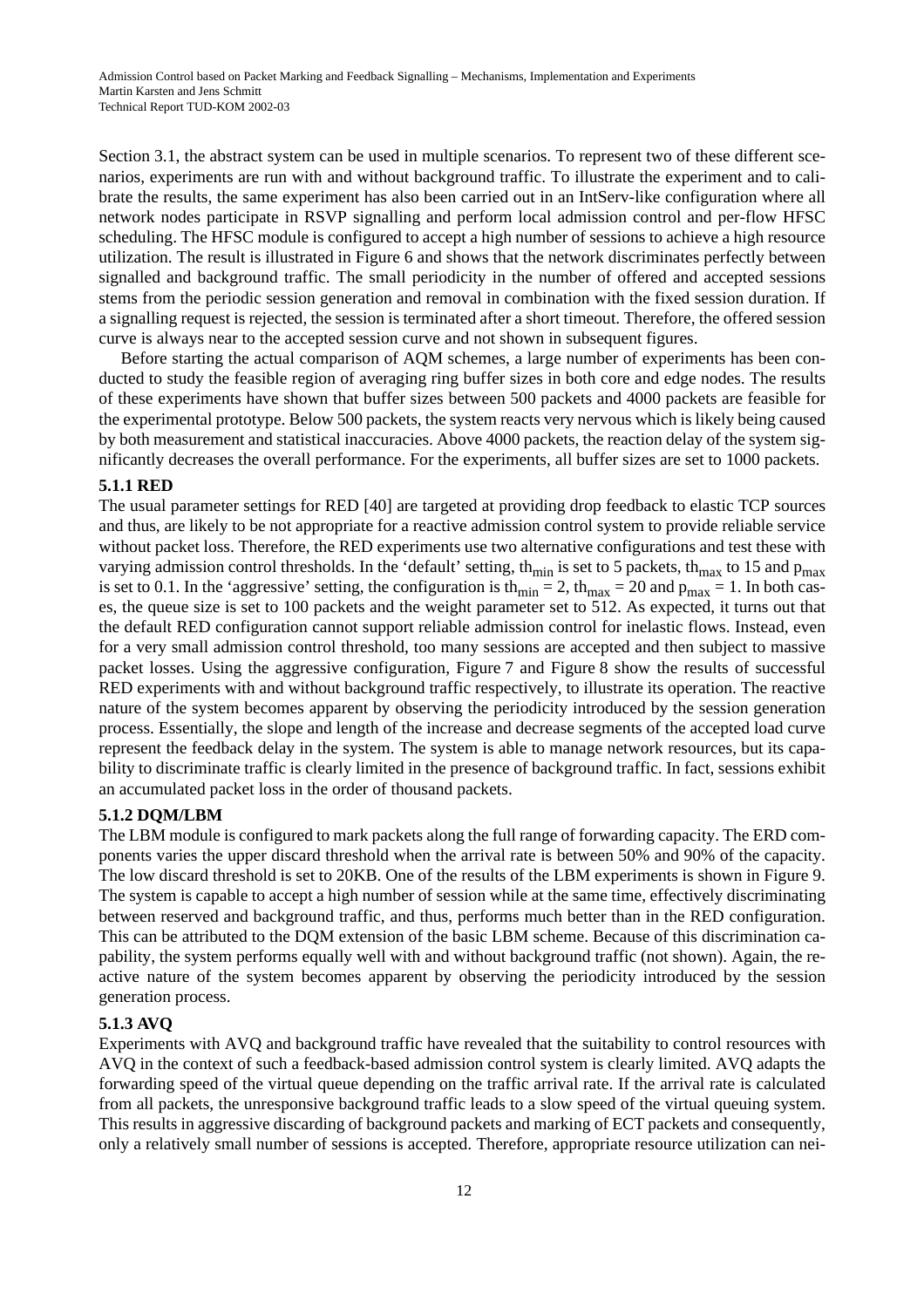<span id="page-12-0"></span>

Figure 12: IntServ and Random Session Arrival



Figure 7: RED with Background Traffic



Figure 9: DQM/LBM with Background Traffic



Figure 11: Load-Adaptive Traffic Regulation



Figure 13: DQM/LBM and Random Session Arrival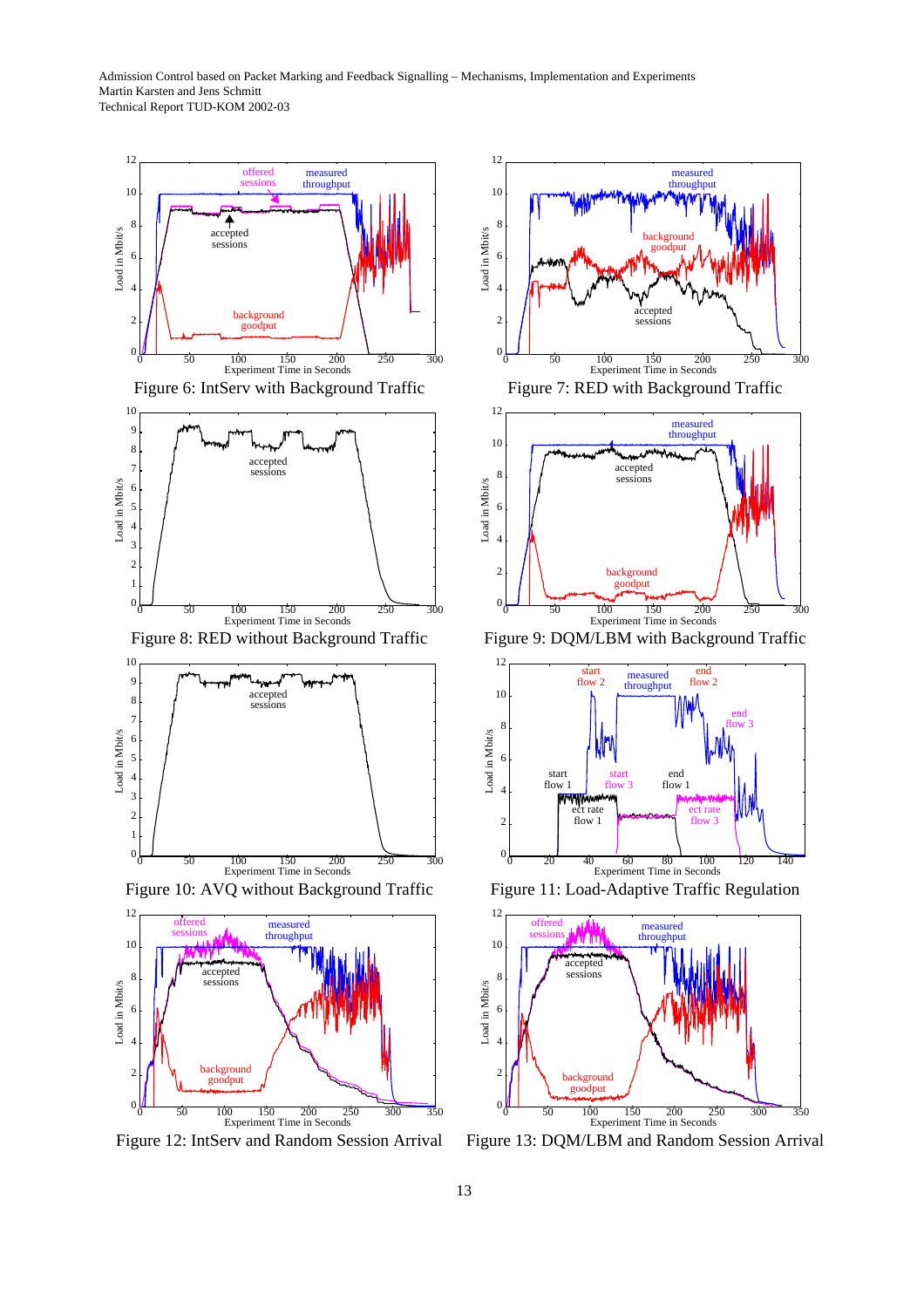ther be achieved with reserved nor background traffic. If, however, the arrival rate is based on ECT traffic only, the virtual queue runs quite fast and the AVQ module does not discard enough background packets, such that both types of packets are subject to later forced drops because of an overflow in the real queue. On the other hand, when controlling dedicated resources with AVQ, the system shows a faster reaction and a more deterministic behaviour than both with LBM (not shown) and RED. This is shown in [Figure 10](#page-12-0) for a configuration where  $\alpha$  is set to 1 and the virtual capacity to 90%. The system is effectively determined by the speed of the virtual queue and the actual queue size has only little influence on the overall performance.

# **5.2 Load-Adaptive Traffic Regulation**

To verify the operation of load-adaptive traffic regulation in the context of LBM packet marking, an experiment has been carried out with a small number of bigger flows to study the system's behaviour. Two reserved and two background flows are started with a certain time interval in between to observe the reaction of the system to the changes in demand. Flows 1 and 3 are the reserved flows, but inject more traffic into the system than signalled. The result is depicted in [Figure 11](#page-12-0) and shows the ECT marking rate at edge nodes for both signalled flows, as well as the total throughput as measured at an internal node. It is apparent that the system indeed correctly regulates traffic by means of ECT marking at edge nodes according to the current observed load situation. However, the system's reactions are quite nervous and further experiments have shown indications for a certain impact of the averaging buffer sizes and the load report periods on this behaviour. To this end, a detailed study of load-adaptive traffic regulation remains an issue for further research, particularly with respect to its interaction with TCP-like flow control in end systems.

# **5.3 System Performance**

To fully assess the system's performance potential, the DQM/LBM variant is compared to an IntServ configuration under more challenging demand conditions. In contrast to the experiments in [Section 5.1,](#page-10-0) the session arrival is now distributed exponentially with the same average values as before. Sessions are persistent, so in case of rejection, they retry signalling after a short random back-off period. The results of this experiment are shown in [Figure 12](#page-12-0) and [Figure 13](#page-12-0) respectively. It is evident that the performance of the reactive admission control system is very similar to that of the IntServ system. However, it must be noted that the reactive system can by itself not provide differentiated delay guarantees, while an IntServ network is capable of doing so.

# **5.4 Comparison**

To further investigate and compare the behaviour of the admission control system employing the different AQM schemes, we have studied the influence of the admission control threshold on utilization and delay. The input for [Figure 14](#page-14-0) is taken from the experiments without background traffic described in [Section 5.1](#page-10-0) Each experiment has been carried out 10 times for each admission control threshold and the values shown in [Figure 14](#page-14-0) are the average results. In these experiments, the total number of accepted sessions is around 480 when the utilization is very high, for example as shown in [Figure 6](#page-12-0), [8, 9](#page-12-0) and [10.](#page-12-0) Clearly the average delay directly depends on the utilization in this case. The results show that utilization and delay are sensitive to the admission control threshold when employing DQM/LBM and RED. In a scenario where this system is used to control access to a dedicated service class, this allows to achieve certain delay bounds in exchange for lowered utilization. DQM/LBM enables the full range of delay/utilization pairs while RED only covers a part of it. The admission control system employing AVQ is insensitive to the admission control threshold. Instead, utilization and delay depend on the speed of the virtual queuing system expressed as the fraction of the real transmission rate. This is not shown in the figure, but has been established by additional experiments. In theory it can thus support all configurations that can be supported by the DQM/LBM system. In practice however, a change in the system configuration then requires to modify the configuration of core nodes when using AVQ, instead of edge nodes when using DQM/LBM. For all alternatives, the worstcase queue length at internal nodes has been observed during the experiments, as well. It is not shown in [Figure 14,](#page-14-0) but it behaves correspondingly to the average end-to-end delay.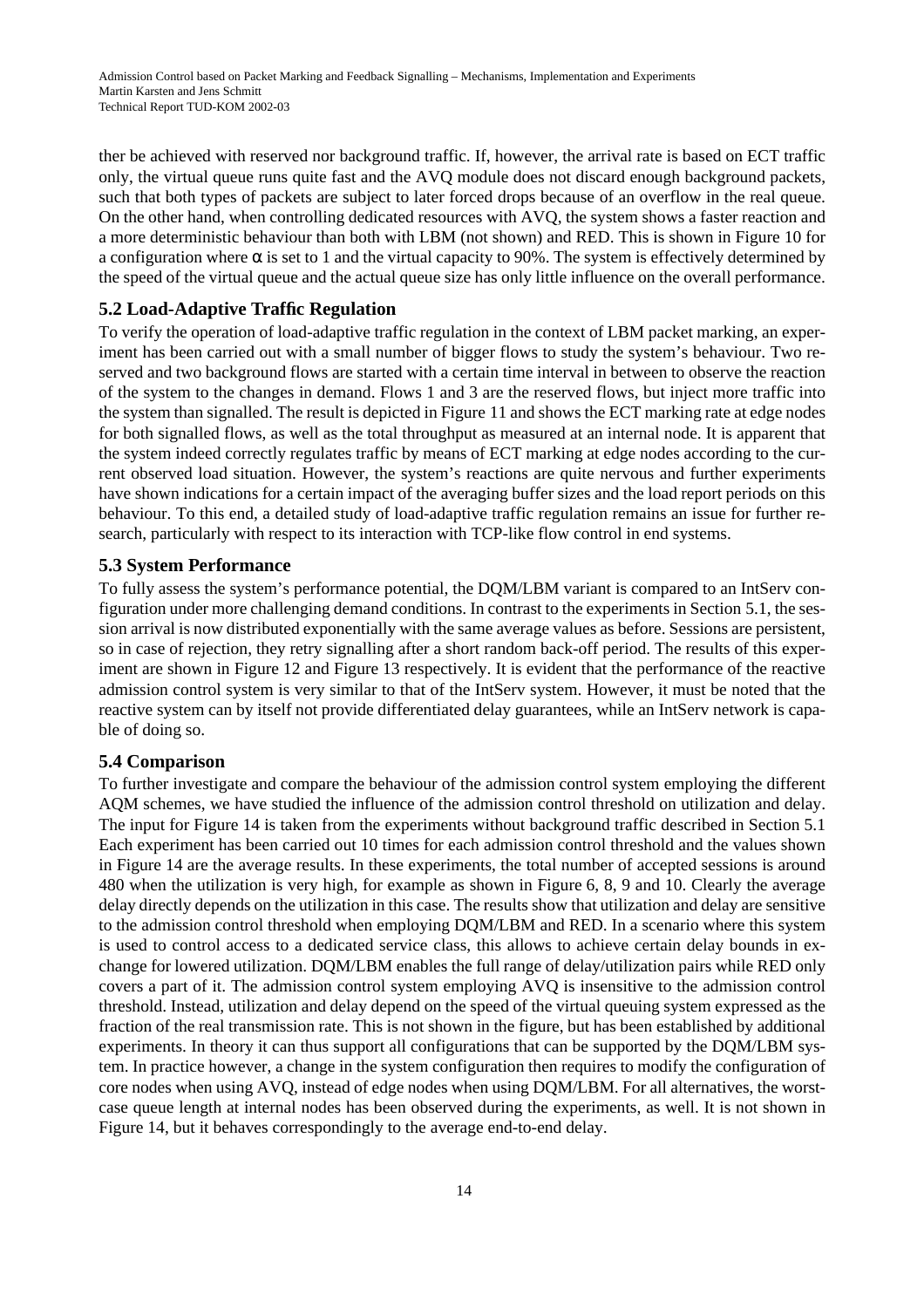<span id="page-14-0"></span>

Figure 14: Admission Control with Background Traffic - Summary

#### **6 Summary and Outlook**

We have presented the abstract system design and a prototype implementation of a reactive QoS system employing binary AQM-based packet marking at internal nodes and load observation, feedback signalling, traffic regulation and admission control at edge gateways. The system has been studied by means of lab experiments to verify its basic operation and to complement existing theoretical and modelling work on feedback-based resource allocation. In principle, the experiments with the system prototype confirm earlier results about the feasibility of such a design, however, it also becomes evident that life is not always simple and easy. First, the choice of a packet marking scheme influences the capabilities of the overall system with respect to admission control and traffic discrimination at a high resource utilization. While DQM/LBM performs best for those scenarios that have been considered here, it is not clear whether the proposed exponential marking function is sufficient to enable load-based marking across multiple marking nodes. Early experiments which are not reported here in detail, have shown promising results, but it is beyond the scope of this paper to fully investigate this issue. The details of interaction between TCP or TCP/ECN with the admission control system as well as with adaptive traffic regulation poses another set of interesting open questions. A second source of complexity for the overall system design is given by the large number of parameters that have to be configured for an operational system. Particularly, different marking algorithms have a different sensitivity to various configuration parameters. Nevertheless, the results of our work also clearly show that reactive resource allocation is a promising concept to offer stable performance guarantees when combined with admission control. Initially, we assumed that AVQ would clearly outperform schemes like RED and VQ, since it combines both the arrival rate and queuing status into its load signal. However, the experiments showed that this assumption is only partially true.

From a practical and deployment point of view, the system offers many interesting features. It seems feasible to manage resources of a DiffServ-based service class with RED marking, which are both features that should be available in commercial routers already or soon. Multiple instances of the admission control system can be used to control multiple such classes. Further, the system can be employed for individual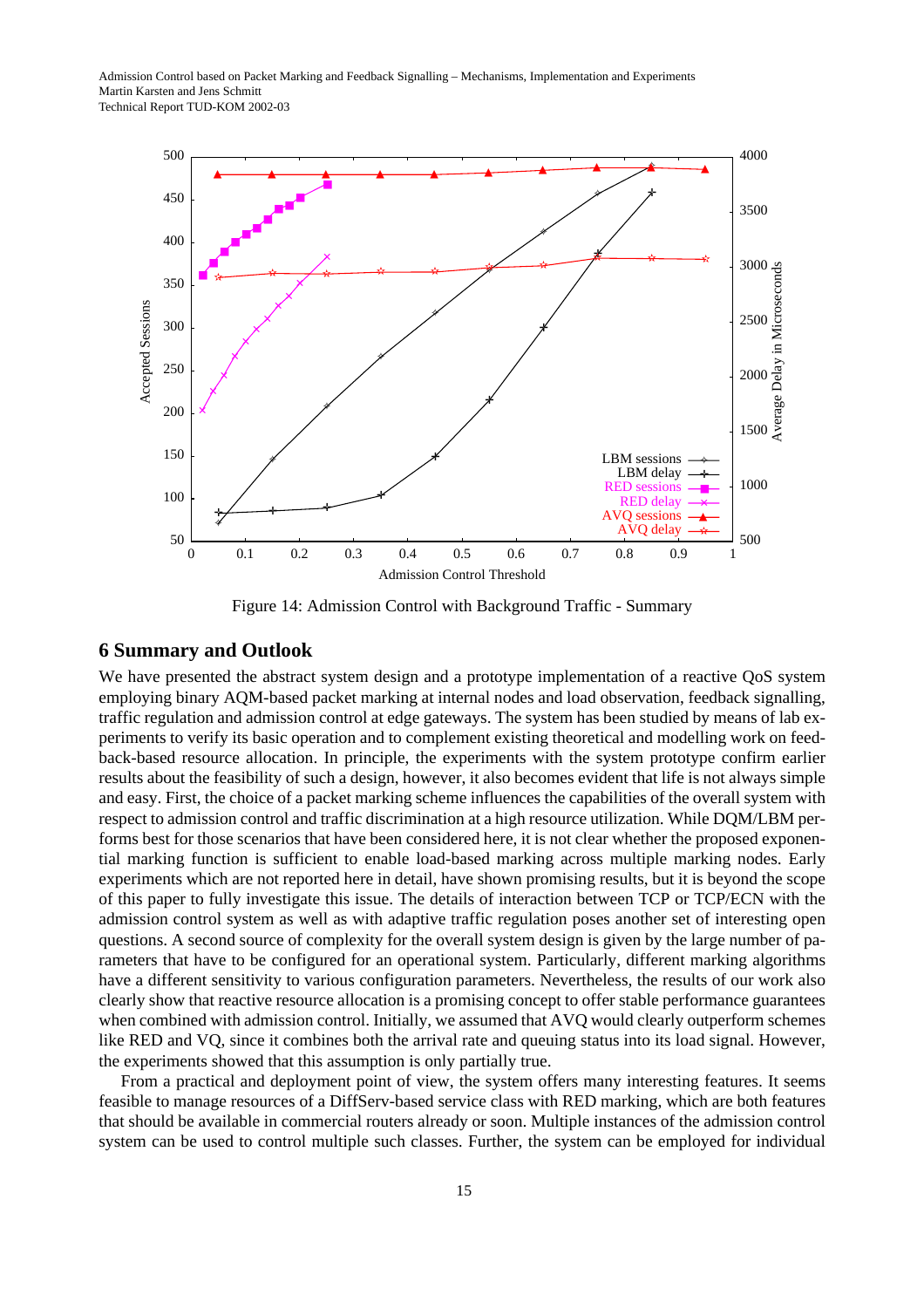links or paths of a network, such that there is no need to upgrade a network at once. Thereby, there is a clear deployment path from today's technology to future, more sophisticated configurations of such a system.

# **Acknowledgements**

We would like to acknowledge the cooperation and support of all colleagues of the M3I project team from Athens University of Economics and Business, BTExact Ipswich, ETH Zürich, FTW Vienna, HP Labs Bristol, Telenor Research Oslo and TU Darmstadt.

# **References**

- [1] R. Braden, D. Clark, and S. Shenker. RFC 1633 Integrated Services in the Internet Architecture: An Overview. Informational RFC, June 1994.
- [2] S. Blake, D. Black, M. Carlson, E. Davies, Z. Wang, and W. Weiss. RFC 2475 An Architecture for Differentiated Services. Experimental RFC, December 1998.
- [3] K. Ramakrishnan and S. Floyd. RFC 2481 A Proposal to add Explicit Congestion Notification (ECN) to IP. Experimental RFC, January 1999.
- [4] M. Allman, V. Paxson, and W. R. Stevens. RFC 2581 TCP Congestion Control. Standards Track RFC, April 1999.
- [5] J. Widmer, M. Mauve, and R. Denda. A Survey on TCP-Friendly Congestion Control. *IEEE Network*, 15(3):28–37, 2000.
- [6] V. Firoiu, J.-Y. L. Boudec, D. Towsley, and Z.-L. Zhang. Advances in Internet Quality of Service. Technical Report DSC200149, EPFL-DI-ICA, October 2001.
- [7] S. Shenker. Fundamental Design Issues for the Future Internet. *IEEE Journal on Selected Areas in Communications*, 13(7):1176–1188, September 1995.
- [8] S. Floyd and V. Jacobson. Random Early Detection Gateways for Congestion Avoidance. *IEEE/ ACM Transactions on Networking*, 1(4):397–413, August 1993.
- [9] R. Gibbens and F. Kelly. Distributed Connection Acceptance Control for a Connectionless Network. In *Proceedings of 16th International Teletraffic Congress - ITC 16, Edinburgh, Scotland*, 1999.
- [10] S. Kunniyur and R. Srikant. Analysis and Design of an Adaptive Virtual Queue Algorithm for Active Queue Management. *ACM Computer Communication Review*, 31(4):123–134, October 2001. Proceedings of SIGCOMM'2001 Conference.
- [11] C. Hollot, V. Misra, D. Towsley, and W.-B. Gong. A Control Theoretic Analysis of RED. In *Proceedings of the 20th Annual Joint Conference of the IEEE Computer and Communications Societies (INFOCOM'2001)*, pages 1510–1519. IEEE, April 2001.
- [12] S. Athuraliya, V. Li, S. Low, and Q. Yin. REM: Active Queue Management. In *Proceedings of the 17th International Teletraffic Congress - ITC 17, Salvador da Bahia, Brazil*, 2001.
- [13] V. Siris, C. Courcoubetis, and G. Margetis. Service differentiation in ECN networks using weighted window-based congestion control. In *Proceedings of Quality of Future Internet Services Workshop 2001, Coimbra, Portugal*, pages 190–206. Springer LNCS, September 2001.
- [14] P. Öchslin and J. Crowcroft. Weighted Proportionally Fair Differentiated Service TCP. *ACM Computer Communication Review*, 28(3):53–69, July 1998.
- [15] R. Yang and S. Lam. General AIMD Congestion Control. In *Proceedings 8th International Conference on Network Protocols (ICNP'00)*, pages 187–198. IEEE, November 2000.
- [16] S. Jamin, P. Danzig, S. Shenker, and L. Zhang. A Measurement-based Admission Control Algorithm for Integrated Services Packet Networks. *IEEE/ACM Transactions on Networking*, 5(1):56–70, August 1997.
- [17] R. Gibbens, F. Kelly, and P. Key. A Decision-Theoretic Approach to Call Admission Control in ATM Networks. *IEEE Journal on Selected Areas in Communications*, 13:1102–1114, 1995.
- [18] R. Gibbens and F. Kelly. Measurement-based Connection Admission Control. In *Proceedings of the 15th International Teletraffic Congress - ITC 15, Washington, DC, USA*, pages 879–888, 1997.